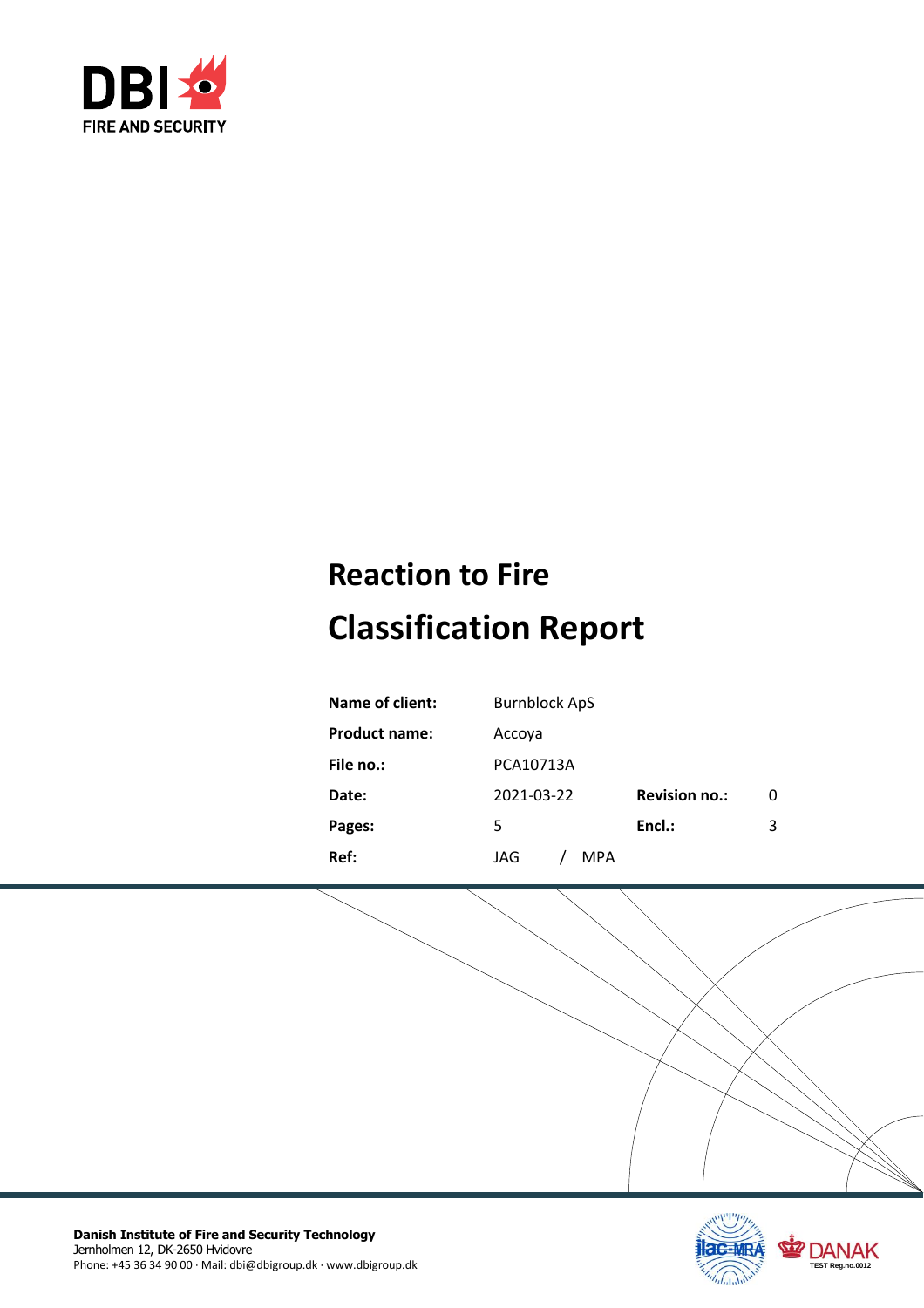#### **Client information**

Client: Burnblock ApS Address: Wilders Plads 15C DK-1403 Copenhagen K Denmark

The results relate only to the items tested. The report should only be reproduced in extenso - in extracts only with a written agreement with this institute.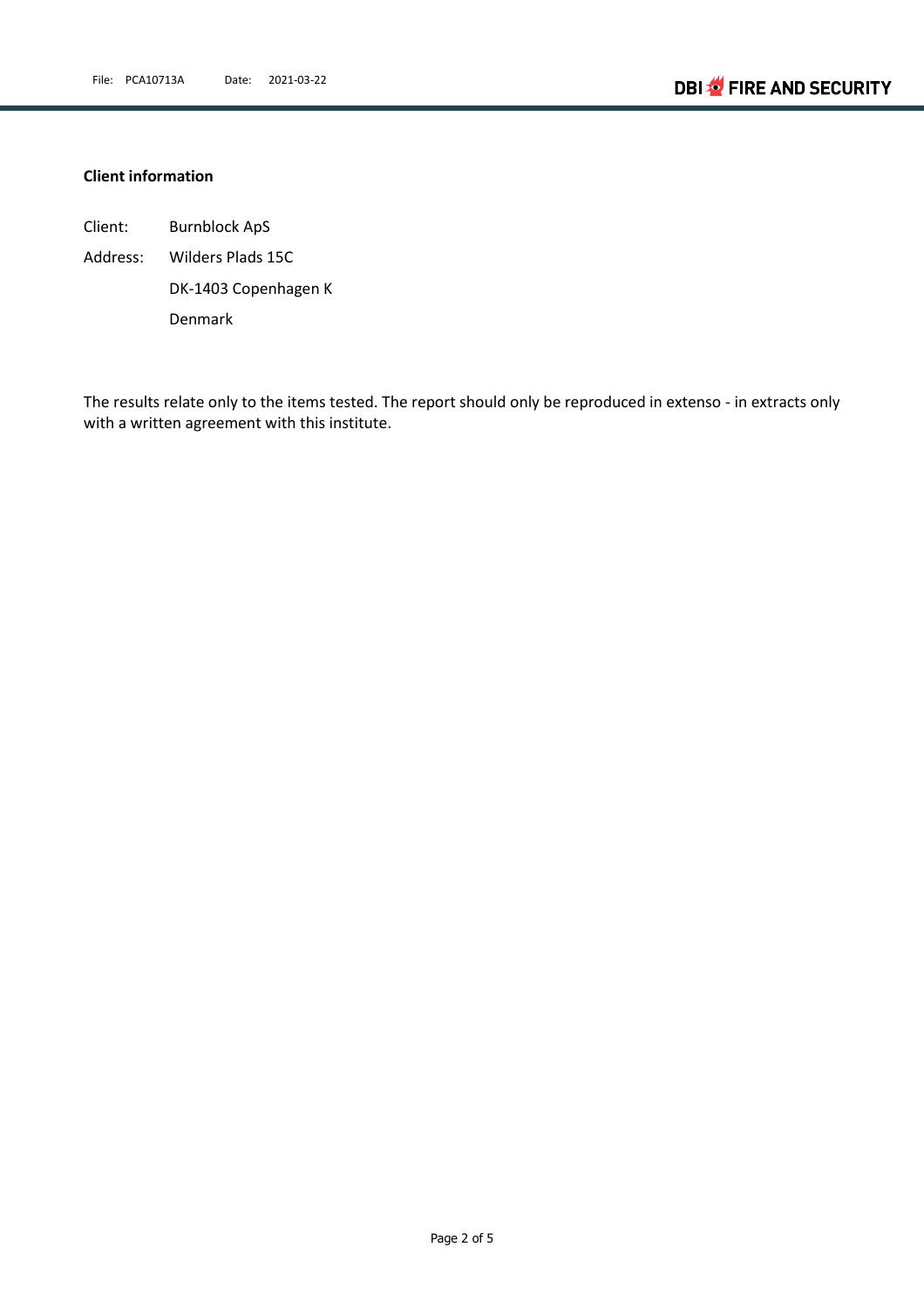#### **1. Introduction**

This classification report defines the classification assigned to the product "Accoya" in accordance with the procedures given in EN 13501-1:2018.

#### **2. Details of classified product**

#### **2.1 General**

The product "Accoya" is defined as solid wood panel of modified pinus radiata according to the product standard:

EN 14915:2013 Solid wood paneling and cladding – Characteristics, evaluation of conformity and marking.

#### **2.2 Product description**

The product "Accoya" is a Burnblock impregnated solid wood panel.

Following information was given by the client:

| Moisture content average before impregnation: | $6.2 \%$                 |
|-----------------------------------------------|--------------------------|
| Average dry density:                          | 568 kg/m <sup>3</sup> .  |
| Burnblock solution concentration:             | 12% and 14.5 %.          |
| Average product retention:                    | 69.8 kg/m <sup>3</sup> . |

Sealed ends (because of the length 1500 mm) with Teknoseal 4002-00. Sealing will be cut of before fire testing.

|                | Sample | average              | median     | standard             | Minimum              | Maximum              | Average              |
|----------------|--------|----------------------|------------|----------------------|----------------------|----------------------|----------------------|
|                | size   | retention            | retention  | deviation            | retention            | retention            | retention on         |
|                |        | (kg/m <sup>3</sup> ) | $(kg/m^3)$ | (kg/m <sup>3</sup> ) | (kg/m <sup>3</sup> ) | (kg/m <sup>3</sup> ) | the first 3          |
|                |        |                      |            |                      |                      |                      | panels in tests      |
|                |        |                      |            |                      |                      |                      | (kg/m <sup>3</sup> ) |
| Sampled panels | 36     | 69.9                 | 72.1       | 6.7                  | 53.0                 | 81.3                 | 76.2                 |

Product was impregnated by Teknologisk Institut and Finotrol Oy (NB No. 2412) sampled panels for test by random selection of the total batch. See sampling report in enclosure 1-3.

Further product specifications are known to DBI - Danish Institute of Fire and Security Technology and are filed under the file number below.

#### **3. Reports and results in support of this classification**

#### **3.1 Reports**

| Name          | <b>Name</b>   | Report ref. No | Test method                | Date       |
|---------------|---------------|----------------|----------------------------|------------|
| of laboratory | l of client   |                | Field of application rules |            |
| DBI           | Burnblock ApS | PFA11693A      | EN ISO 11925-2:2020        | 2021-02-12 |
|               |               |                | EN 13823:2020              | 2021-02-24 |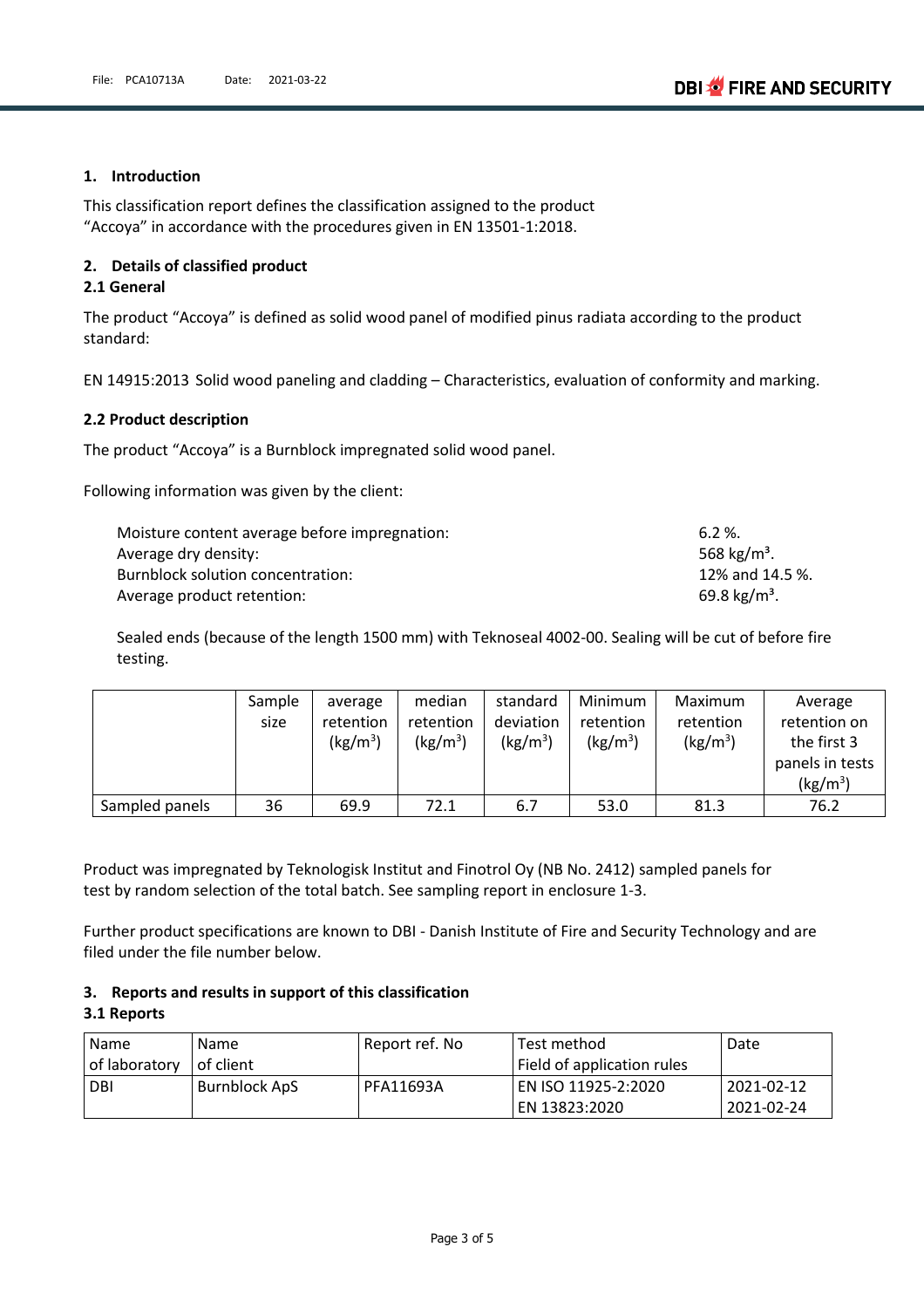#### **3.2 Results**

| Test methods                      | Parameter                       | Number of<br>tests <sup>a</sup> | Results    |                    |  |
|-----------------------------------|---------------------------------|---------------------------------|------------|--------------------|--|
|                                   |                                 |                                 | Continuous | Compliance with    |  |
|                                   |                                 |                                 | parameter  | parameters         |  |
|                                   |                                 |                                 | mean       |                    |  |
|                                   |                                 |                                 | (m)        |                    |  |
| EN 13823                          | $FIGRA_{ 0.2 MJ}(W/s)$          | 3                               | 91         | $(-)$              |  |
|                                   | FIGRA $_{0.4 \text{ MJ}}$ (W/s) | 3                               | 88         | $(\textnormal{-})$ |  |
|                                   | THR $_{600s}$ (MJ)              | 3                               | 5.4        | $(-)$              |  |
|                                   | SMOGRA $(m2/s2)$                | 3                               | $\Omega$   | $(-)$              |  |
|                                   | TSP $_{600s}$ (m <sup>2</sup> ) | 3                               | 21         | $(-)$              |  |
|                                   | $LFS <$ edge                    | 3                               | $(-)$      | Υ                  |  |
|                                   | $FDP_{f \leq 10s}$              | 3                               | $(-)$      | Υ                  |  |
|                                   | $FDP_{f>10s}$                   | 3                               | $(-)$      | Υ                  |  |
| EN ISO 11925-2                    |                                 |                                 |            |                    |  |
| Surface flame attack,             | $F_s \le 150$ mm within 60 s.   | 6                               | $(-)$      | Υ                  |  |
| 30 s exposure                     | No ignition of filter<br>paper  | 6                               | $(-)$      | Υ                  |  |
| Edge flame attack,                | $F_s \le 150$ mm within 60 s.   | 6                               | $(-)$      | Y                  |  |
| 30 s exposure                     | No ignition of filter           | 6                               |            | Υ                  |  |
|                                   | paper                           |                                 | $(-)$      |                    |  |
| Not for extended application<br>a |                                 |                                 |            |                    |  |
| "Compliant"<br>Υ                  |                                 |                                 |            |                    |  |
| not applicable<br>$(-)$           |                                 |                                 |            |                    |  |

#### **4. Classification and field of application 4.1 Reference of classification**

This classification has been carried out in accordance with clause 11.6, 11.9 and 11.10 of EN 13501-1:2018.

#### **4.2 Classification**

The product "Accoya" in relation to its reaction to fire behavior is classified: B.

The additional classification in relation to smoke production is: s1.

The additional classification in relation to flaming droplets/particles is: d0.

### **Reaction to fire classification:**

## **B-s1,d0**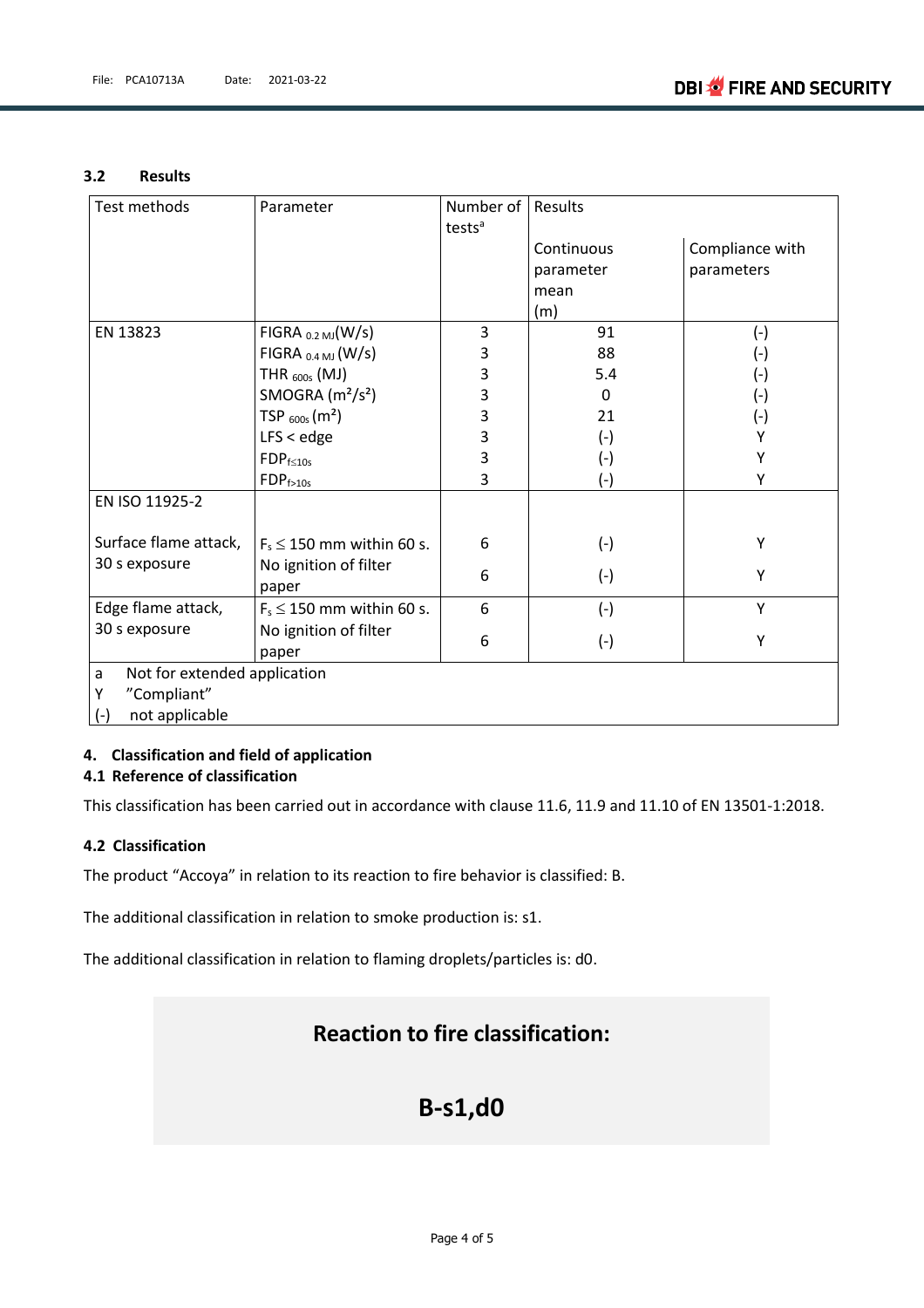#### **4.3 Field of application**

This classification is valid for the following end use conditions:

- any substrates of classes A1 and A2-s1,d0 of at least 12.5 mm thickness and with a density equal to or greater than 525 kg/m<sup>3</sup>.
- with the product fixed mechanically to the substrate.
- with a ventilated or non-ventilated air gap.
- with no air gap.
- with horizontal and vertical butted joints.
- with the panels mounted horizontally.

According APPROVED GUIDANCE NB-CPR/SH02/19/832r2 of 14 January 2020 and EN 13501-1:

This classification is valid for the following product parameters:

- with a minimum nominel retention level of 76 .2 kg/m<sup>3</sup> Burnblock in the individual panel.
- with a nominel thickness of the panel equal to 19 mm.
- with a nominal dry density of 568 kg/m<sup>3</sup> of Accoya before impregnation
- with a planned surface.
- without any surface coating.

For nominal thicknesses larger than 19 mm the reaction to fire class is B-s2,d0.

#### **5. Limitations**

This classification document does not represent type approval or certification of the product.

Martin Pauner

M.Sc.Civ.Eng

Jeppe Ankjær B.Eng. Architectural Engineering

Burnblock ApS Wilders Plads 15C DK-1403 Copenhagen K Denmark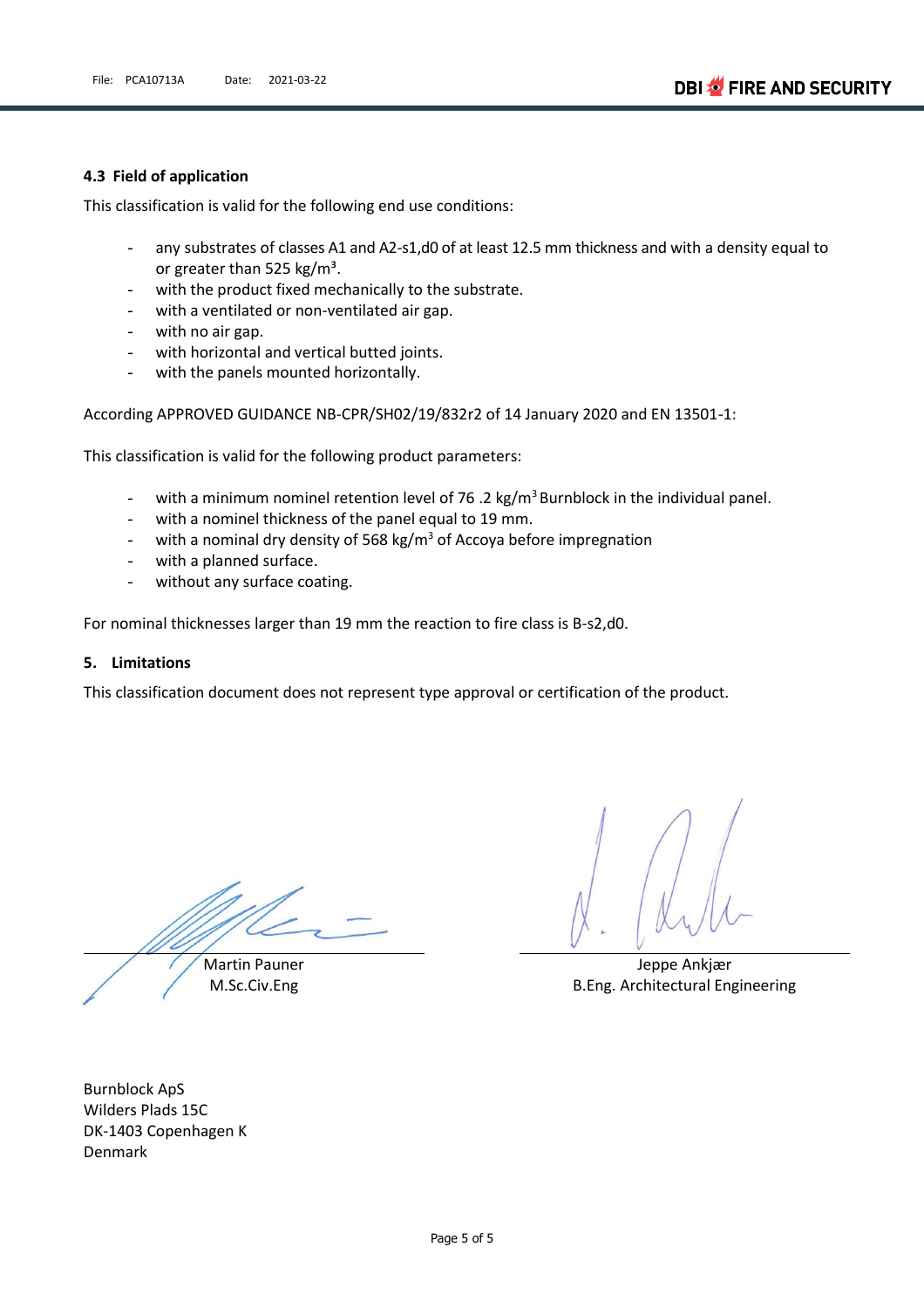## **Reaction to fire test requisition and sampling sheet**<br>(Should be attached to the test report)

|                           | Subscriber information (customer or sponsor of the requisition)                                       |                                                                                                                     |        |                                                               |  |  |
|---------------------------|-------------------------------------------------------------------------------------------------------|---------------------------------------------------------------------------------------------------------------------|--------|---------------------------------------------------------------|--|--|
|                           | Name of the company: Burnblock ApS - Wilders Plads 15C; 1403 Copenhagen                               |                                                                                                                     |        |                                                               |  |  |
| Legal address:            |                                                                                                       |                                                                                                                     |        |                                                               |  |  |
| Req. no.:                 | 33581173<br>(Registration number)                                                                     | VAT no.:                                                                                                            |        | DK33581173<br>(Value added tax number)                        |  |  |
| Bank:                     | Nordea A/S                                                                                            | Account:                                                                                                            |        | 21503498813479                                                |  |  |
|                           | (Name of the bank or code)                                                                            |                                                                                                                     |        | (Bank account)                                                |  |  |
| Phone:                    | +45 70232053<br>(Phone number)                                                                        | ω:                                                                                                                  |        | info@burnblock.com<br>(E-mail address)                        |  |  |
| P:                        |                                                                                                       | N:                                                                                                                  |        |                                                               |  |  |
| Signatory:                | (Position)                                                                                            |                                                                                                                     | (Name) | (Surreme)                                                     |  |  |
|                           |                                                                                                       | <b>Contact information</b>                                                                                          |        |                                                               |  |  |
| N:                        | Paw C.<br>S.<br>(Name)                                                                                | Fälled<br>(Sumame)                                                                                                  | P:     | Senior R&D Manager<br>(Position)                              |  |  |
| ⊚:                        | pf@burnblock.com<br>Mob.:                                                                             | +45 31323667                                                                                                        | Phone: |                                                               |  |  |
|                           | (e-mail adress)                                                                                       | (Mobile phone)                                                                                                      |        | (Phone)                                                       |  |  |
|                           | Correspondence address: Wilders Plads 15C; 1403 Copenhagen                                            |                                                                                                                     |        |                                                               |  |  |
|                           |                                                                                                       | The way of receiving of the test report (please, select)                                                            |        |                                                               |  |  |
|                           | Personally                                                                                            | Post                                                                                                                |        | х<br>E-mail                                                   |  |  |
| (receiving in laboratory) |                                                                                                       | (correspondence address)                                                                                            |        | (contact information e-mail)                                  |  |  |
|                           | The owner of the test report (to be indicated if different from the customer)                         |                                                                                                                     |        |                                                               |  |  |
|                           | Name of the company: Burnblock ApS                                                                    |                                                                                                                     |        |                                                               |  |  |
|                           | Legal address: Wilders Plads 15C; 1403 Copenhagen                                                     |                                                                                                                     |        |                                                               |  |  |
|                           | Registration number: 33581173                                                                         |                                                                                                                     |        |                                                               |  |  |
|                           |                                                                                                       | Information about test specimen/samples                                                                             |        |                                                               |  |  |
|                           | Type of the specimen: Accoya (modified Pinus radiata)<br>Identification of the specimen: ACC1 - ACC65 |                                                                                                                     |        |                                                               |  |  |
|                           |                                                                                                       | Date: Impregnation date 8.1.2021 - 12.1.2021                                                                        |        |                                                               |  |  |
|                           |                                                                                                       | Danish Technological Institute, DTI                                                                                 |        |                                                               |  |  |
|                           |                                                                                                       | Gregersensvej 3                                                                                                     |        |                                                               |  |  |
|                           | Place (address): 2630 Taastrup                                                                        |                                                                                                                     |        |                                                               |  |  |
|                           |                                                                                                       | Denmark                                                                                                             |        |                                                               |  |  |
|                           |                                                                                                       | Contact person: Morten Klamer                                                                                       |        |                                                               |  |  |
|                           | Specimens manufactured by:                                                                            | Accoya material: Accsys PLC                                                                                         |        |                                                               |  |  |
|                           |                                                                                                       | Impregnated with Burnblock FR: DTI                                                                                  |        |                                                               |  |  |
|                           | Materials used for                                                                                    |                                                                                                                     |        | Accoya (modified Pinus radiata). Accsys PLC have made the     |  |  |
|                           | manufacture of the                                                                                    | Karl Lindström / Accsys PLC                                                                                         |        | material and sent it to DTI for impregnation. Contact person  |  |  |
|                           | specimen:                                                                                             |                                                                                                                     |        |                                                               |  |  |
|                           |                                                                                                       |                                                                                                                     |        | Accoya samples took from the warehouse of Accsys PLC:         |  |  |
|                           |                                                                                                       | L=1500 mm W=195 mm T=19 mm                                                                                          |        |                                                               |  |  |
| Manufacturing of          |                                                                                                       | Moisture content: 6 %,                                                                                              |        |                                                               |  |  |
| the test specimen         |                                                                                                       | Estimated density 400 - 600 kg/m <sup>3</sup><br>Total amount: 65 pieces                                            |        |                                                               |  |  |
|                           |                                                                                                       |                                                                                                                     |        |                                                               |  |  |
|                           |                                                                                                       |                                                                                                                     |        | 65 pieces delivered DTI for impregnation tests. 12 pieces was |  |  |
|                           |                                                                                                       |                                                                                                                     |        | rejected during the tests. 53 pieces passed and measured:     |  |  |
|                           | Parameters of specimen<br>(e.g. dimensions, weight,                                                   |                                                                                                                     |        |                                                               |  |  |
|                           |                                                                                                       | L=1500 mm W=195 mm T=19 mm                                                                                          |        |                                                               |  |  |
|                           |                                                                                                       | other ): Moisture content average before impregnation: 6,2 %                                                        |        |                                                               |  |  |
|                           |                                                                                                       | Average dry density: 568 kg/m <sup>3</sup>                                                                          |        |                                                               |  |  |
|                           |                                                                                                       | Bumblock solution concentration: 12% and 14,5 %<br>Sealed ends (because of the length 1500 mm) with                 |        |                                                               |  |  |
|                           |                                                                                                       |                                                                                                                     |        |                                                               |  |  |
|                           |                                                                                                       | Teknoseal 4002-00. Sealing will be cut of before fire testing.<br>Average product retention: 69,8 kg/m <sup>3</sup> |        |                                                               |  |  |
|                           |                                                                                                       |                                                                                                                     |        |                                                               |  |  |
|                           |                                                                                                       |                                                                                                                     |        |                                                               |  |  |

Page 1 of 3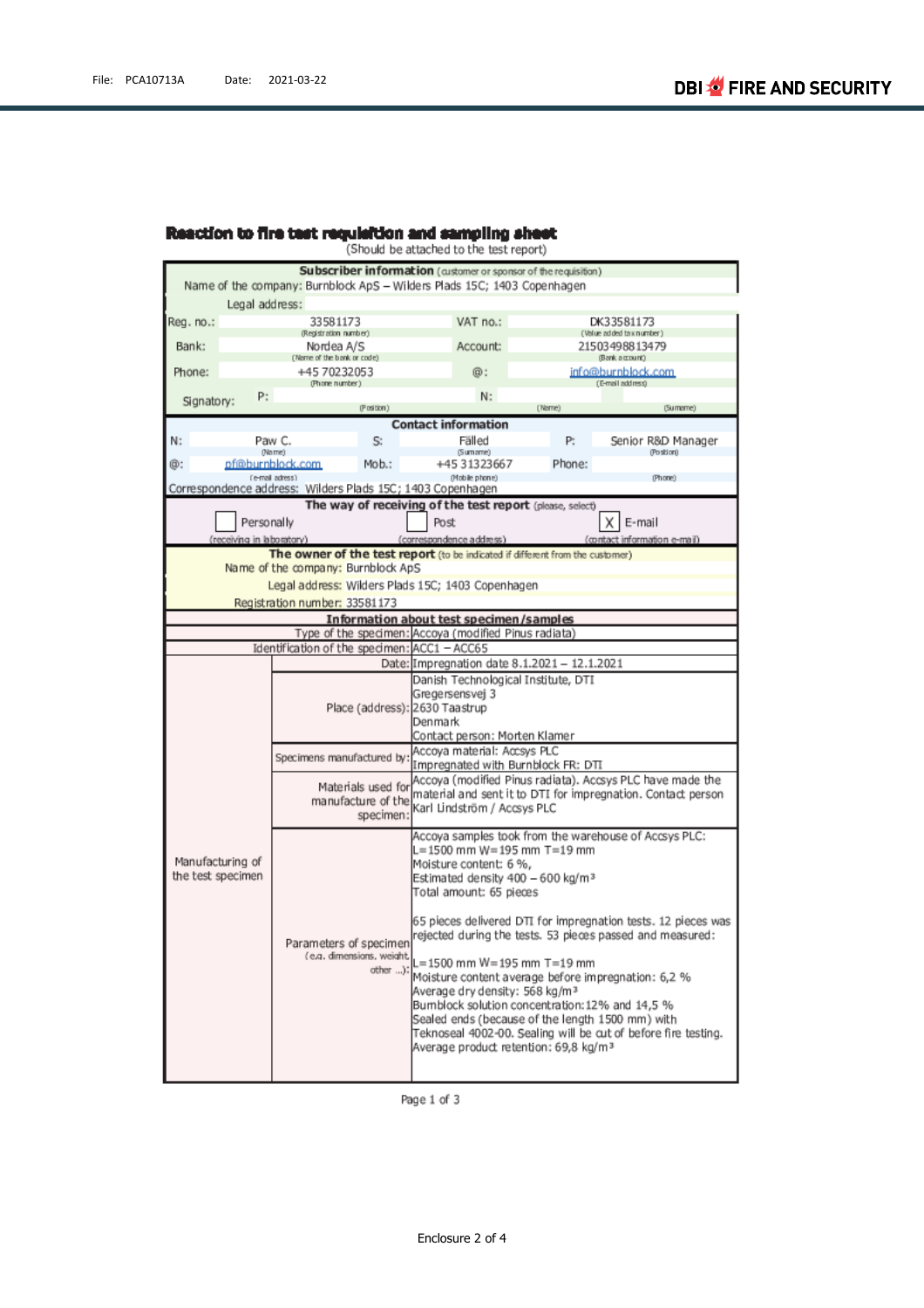|          |                                                       | Date: 9.2.2021                                                                                                                                                                                                                                   |  |
|----------|-------------------------------------------------------|--------------------------------------------------------------------------------------------------------------------------------------------------------------------------------------------------------------------------------------------------|--|
|          | Sampling place:                                       | Danish Institute of Fire and Security Technology, DBI                                                                                                                                                                                            |  |
|          |                                                       | according to remote sampling procedure of Finotrol Oy                                                                                                                                                                                            |  |
|          |                                                       | DBI<br>Jemholmen 12                                                                                                                                                                                                                              |  |
|          | Address:                                              | 2650 Hvidovre                                                                                                                                                                                                                                    |  |
|          |                                                       | Denmark.                                                                                                                                                                                                                                         |  |
|          |                                                       | Accoya samples took from the warehouse of Accsys PLC<br>Total amount: 65 pieces)<br>Accova material delivered to DTI 4.2.2020                                                                                                                    |  |
|          |                                                       | DTI picked 53 pieces after rejected 12 pieces (numbers<br>marked originally $1 - 65$ ) for the final impregnation tests.<br>Impregnation tests were performed during 8.1.2021 -<br>12.1.2021. Average product retention 69,8 kg/m <sup>3</sup> . |  |
| Sampling | methods":                                             | Sampling procedure, Sampling made for the dassification test, 3 SBI tests, 12<br>samples $x 3 = 36$ samples.                                                                                                                                     |  |
|          |                                                       | Additional information: Average retention of randomly chosen<br>samples is 69,6 kg/m <sup>3</sup>                                                                                                                                                |  |
|          |                                                       | Sampling of 36 pieces is made randomly from the batch of 53<br>pieces.                                                                                                                                                                           |  |
|          |                                                       |                                                                                                                                                                                                                                                  |  |
|          | Numbers of the samples: 59, 62 and ACC 63             | Marking of the samples ACC + number:<br>ACC 1, 2, 4, 7, 8, 9, 11, 12, 14, 15, 19, 21, 23, 24, 26, 28, 29,<br>31, 32, 35, 37, 38, 40, 41, 43, 44, 45, 46, 48, 50, 52, 54, 57,                                                                     |  |
|          |                                                       |                                                                                                                                                                                                                                                  |  |
|          |                                                       | Sample photos: X Photos taken □ Photos not taken                                                                                                                                                                                                 |  |
|          |                                                       | Remote procedure: Petteri Torniainen and Timo Aavakallio<br>Finotrol Oy, Notified Body nr. 2412                                                                                                                                                  |  |
|          |                                                       | Sampling done by: Picking, photo and marking: Jeppe Ankjaer, DBI, accredited<br>laboratory                                                                                                                                                       |  |
|          | Test and classification standards                     |                                                                                                                                                                                                                                                  |  |
|          |                                                       |                                                                                                                                                                                                                                                  |  |
|          | Test shall be carried out according to (mark actual): |                                                                                                                                                                                                                                                  |  |
|          | X EN 13823 requirements                               |                                                                                                                                                                                                                                                  |  |
|          | $\Box$ EN ISO 11925-2 requirements                    |                                                                                                                                                                                                                                                  |  |
|          |                                                       | The relevant classification system accordance EN 13501-1.                                                                                                                                                                                        |  |
|          | Scope of the test:                                    |                                                                                                                                                                                                                                                  |  |
|          | X Initial type testing;                               |                                                                                                                                                                                                                                                  |  |
|          | Factory product control.                              |                                                                                                                                                                                                                                                  |  |
|          | Conditioning of specimens:                            |                                                                                                                                                                                                                                                  |  |
|          | X required                                            |                                                                                                                                                                                                                                                  |  |
|          | $\Box$ not required.                                  |                                                                                                                                                                                                                                                  |  |
|          |                                                       | Other information: Reference of related harmonized product standard in CE marking:                                                                                                                                                               |  |
|          | EN 14915:2013                                         |                                                                                                                                                                                                                                                  |  |
|          |                                                       |                                                                                                                                                                                                                                                  |  |

Page 2 of 3